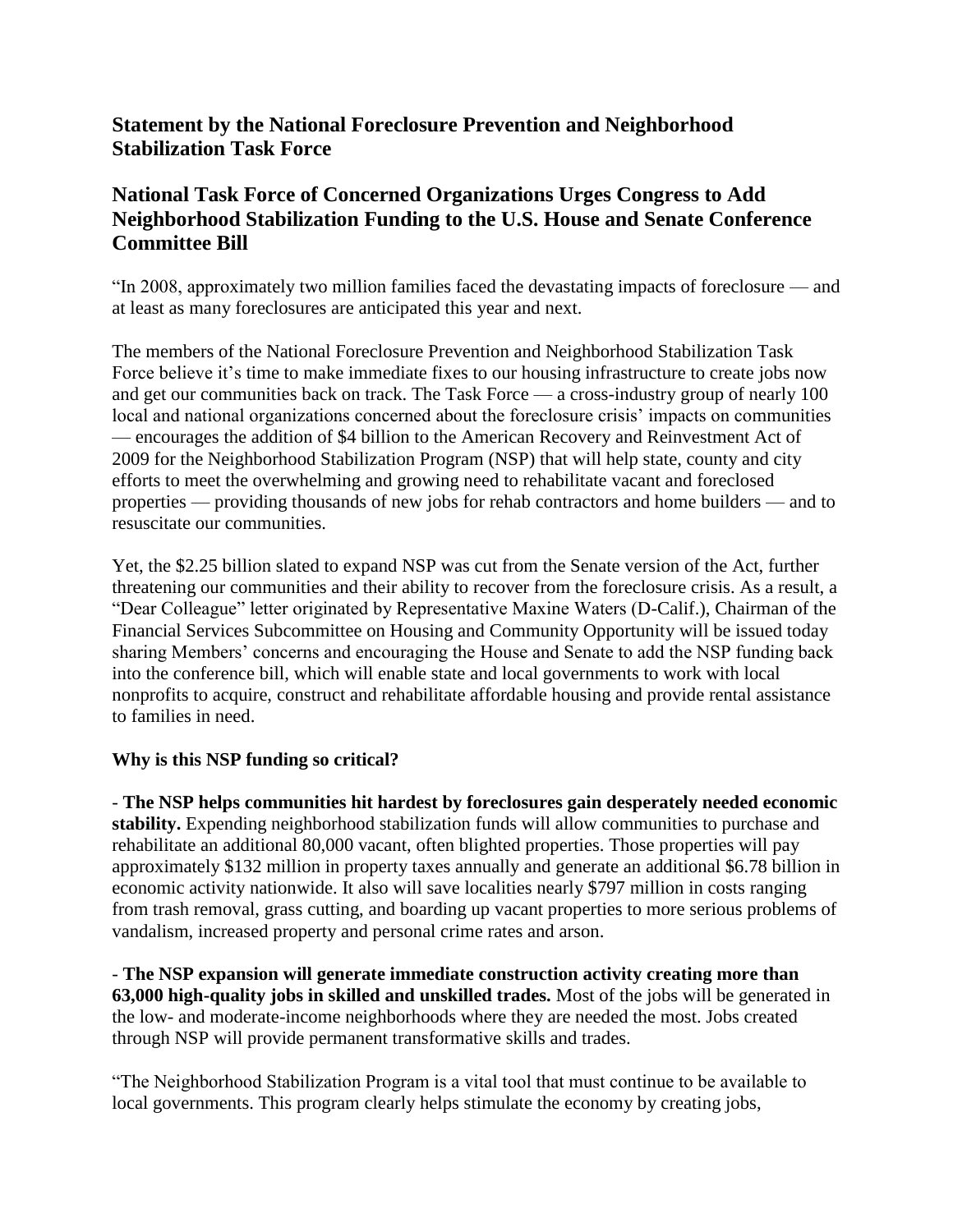stabilizing neighborhoods in distress and generating tax revenue," said Representative John Olver (D-Mass.), chairman of the House Subcommittee on Transportation, Housing and Urban Development, and Related Agencies. "At a time when state and local budgets are under severe stress, we should be increasing the number of options available to our cities, not reducing them."

"The Neighborhood Stabilization Program is essential for the repair of communities that have been ravaged by foreclosures," said Representative Waters. "NSP funding enables neighborhoods with abandoned and foreclosed properties — especially minority and low-income neighborhoods — to prevent and recover from blight, increased crime, decreased safety and reduced property tax revenue."

As the foreclosure crisis and larger economic crisis expand, families and the communities in which they live urgently need these resources to create solutions that will put them back on solid ground.

Let's give America's families and their neighborhoods the tools they need for a strong and lasting recovery."

###

## **The following members have signed on to the above statement:**

Alabama Multifamily Loan Consortium CDFI Coalition Center for American Progress Action Fund Citizens' Housing and Planning Association (Massachusetts) City of Bath, Maine City of Milwaukee, Wisconsin Consumer Federation of America Diamond State Community Land Trust (Delaware) Enterprise Community Partners, Inc. Greater Metropolitan Housing Corporation (Minnesota) Habitat for Humanity International Housing Assistance Council Housing Partnership Network Interfaith Housing Alliance, Inc. Local Initiatives Support Corporation Los Angeles County (California) Low Income Investment Fund Mercy Housing Miami – Dade County (Florida) National Alliance of Community Economic Development Associations National Association for County Community and Economic Development National Association of Affordable Housing Lenders National Association of Counties National Association of Housing and Redevelopment Officials